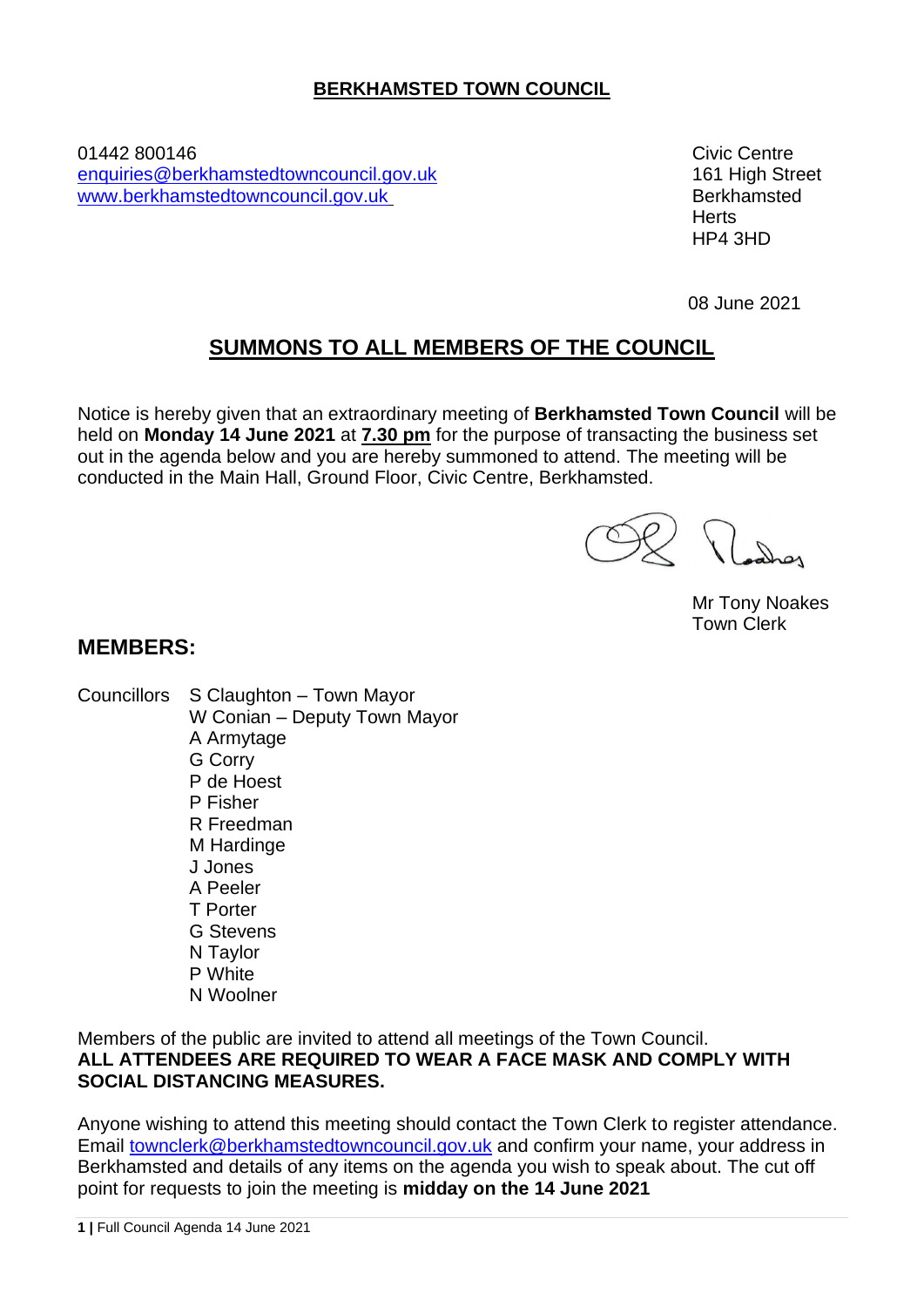# **OPENING MATTERS AND GOVERNANCE**

- **FC 87/21** To receive **Apologies for Absence**
- **FC 88/21** To **receive declarations of interest** regarding items on the agenda
- **FC 89/21 Minutes of the last meeting**

To receive and approve the minutes of the extraordinary meeting of Full Council held on the 07 June 2021 (to follow).

#### **FC 90/21 Public Participation**

To **suspend standing orders** to allow any members of the public present to speak.

#### **FC 91/21 Broadwater Football Ground**

To **review** and **approve** the draft application for the Broadwater football ground as an Asset of Community Value (ACV) for submission to the Borough Council. A **decision** is required on who will be the nominated sponsor of the application, BTC or a representative of the supporters of the Berkhamsted Football Club.

## **FC 92/21 Berkhamsted Town Council support for the Climate and Ecological Emergency Bill. Link to the Bill as follows - [The CEE Bill -](https://www.ceebill.uk/bill) Climate and [Ecological Emergency Bill](https://www.ceebill.uk/bill)**

To **review** and **approve** Town Council support for the Climate & Ecological Emergency Bill.

#### **FC 93/21 Internal audit report**

To **receive** and **adopt** the Internal Audit Report arising from the auditor's visit made on 11 May 2021 (attached).

The conclusion is that the Council has maintained more than adequate and effective internal control arrangements during the financial year 2020-21.

# **FC 94/21 Annual Accounts for the Year Ended 31 March 2021 (all papers attached)**

The following are for **RESOLUTION:**

- (i) To **consider** and **approve** the Annual Governance and Accountability Return (AGAR), Section 1, Annual Governance Statement, for signature by the Town Mayor and Clerk. (In undertaking such consideration Council must also refer to the Statement of Internal Control which was reviewed and adopted at Full Council on 04 May 2021.)
- (ii) Town Clerk, as RFO, to certify the AGAR Section 2, Accounting statements for 2020/21, by signing and dating;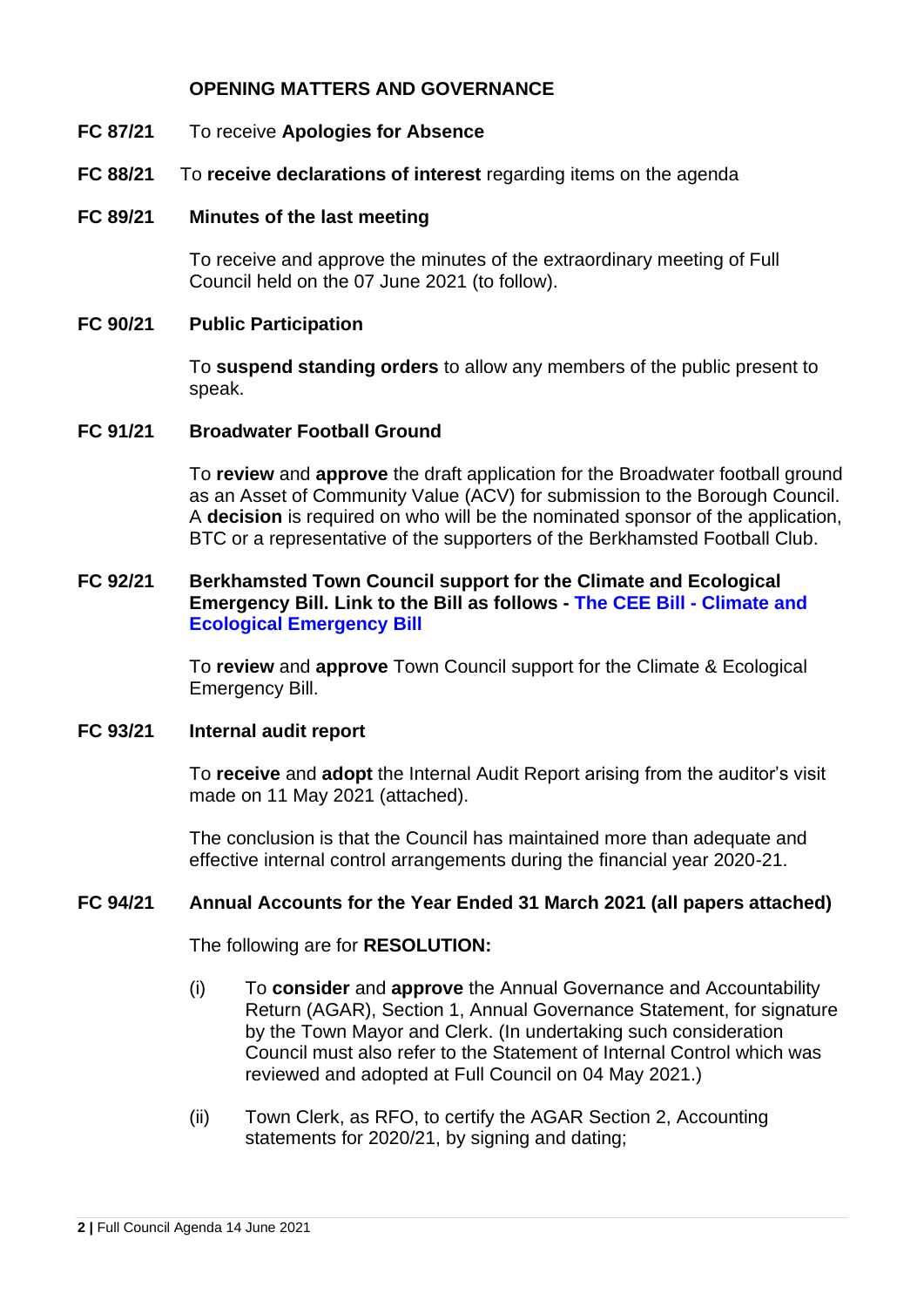- (iii) Town Council to **consider** and **approve** the AGAR section 2, Accounting Statements for 2020/21. The Town Mayor will then sign and date to confirm such approval;
- (iv) To **agree** that the period for the period during which electors and interested persons may exercise rights relating to the annual accounts will be Monday 21 June – Friday 30 July 2021. The relevant notice advising of such rights will therefore be displayed on the website and Town Council notice boards from Friday 18 June 2021.
- (iv) To **receive** and **approve** the unaudited Financial Statements for the year ended 31 March 2021; the Town Mayor and the Town Clerk as Responsible Financial Officer to sign and date the balance sheet.

# **FC 95/21 Covid-19: Emergency Arrangements and Draft Scheme of Delegation**

#### To **RESOLVE** that:

- i) In the event that physical or council or committee meetings are not possible, due to the risks posed by COVID-19, and if virtual meetings for council and committee meetings are not permitted by Government, all standing committees (Finance and Policy, Town Planning, Transport and Environment) shall be temporarily replaced by working groups with immediate effect. Memberships of these groups will be as per the standing committee membership. No decisions can be made at any of these meetings, only recommendations, and all recommendations must be either ratified by an officer in accordance with the Scheme of Delegation or at the next possible Full Council meeting if the matter falls outside of the Scheme and can only be decided by Full Council. These meetings will have agendas and minutes which record recommendations made and the Council will consider allowing public access to these meetings for the purposes of transparency.
- ii) The draft Scheme of Delegation be adopted for immediate use in the event that physical or council or committee meetings are not possible, due to the risks posed by COVID-19, and if virtual meetings for council and committee meetings are not permitted. As detailed in the Scheme, decisions shall be delegated to the Town Clerk or to an officer delegated by the Town Clerk, who will make decisions in conjunction with the Town Mayor and Chair of the working group that recommended the decision. If the Mayor or Chair is unavailable, the decision will be made in conjunction with the Deputy Town Mayor or Vice Chair of the working group. This does not include matters which may only legally be resolved by Full Council and cannot be delegated to an Officer.

# **FC 96/21 Swan Youth Project**

(i) To **receive** an update on the reopening of the Swan Youth Project and progress to date – Cllr N Woolner